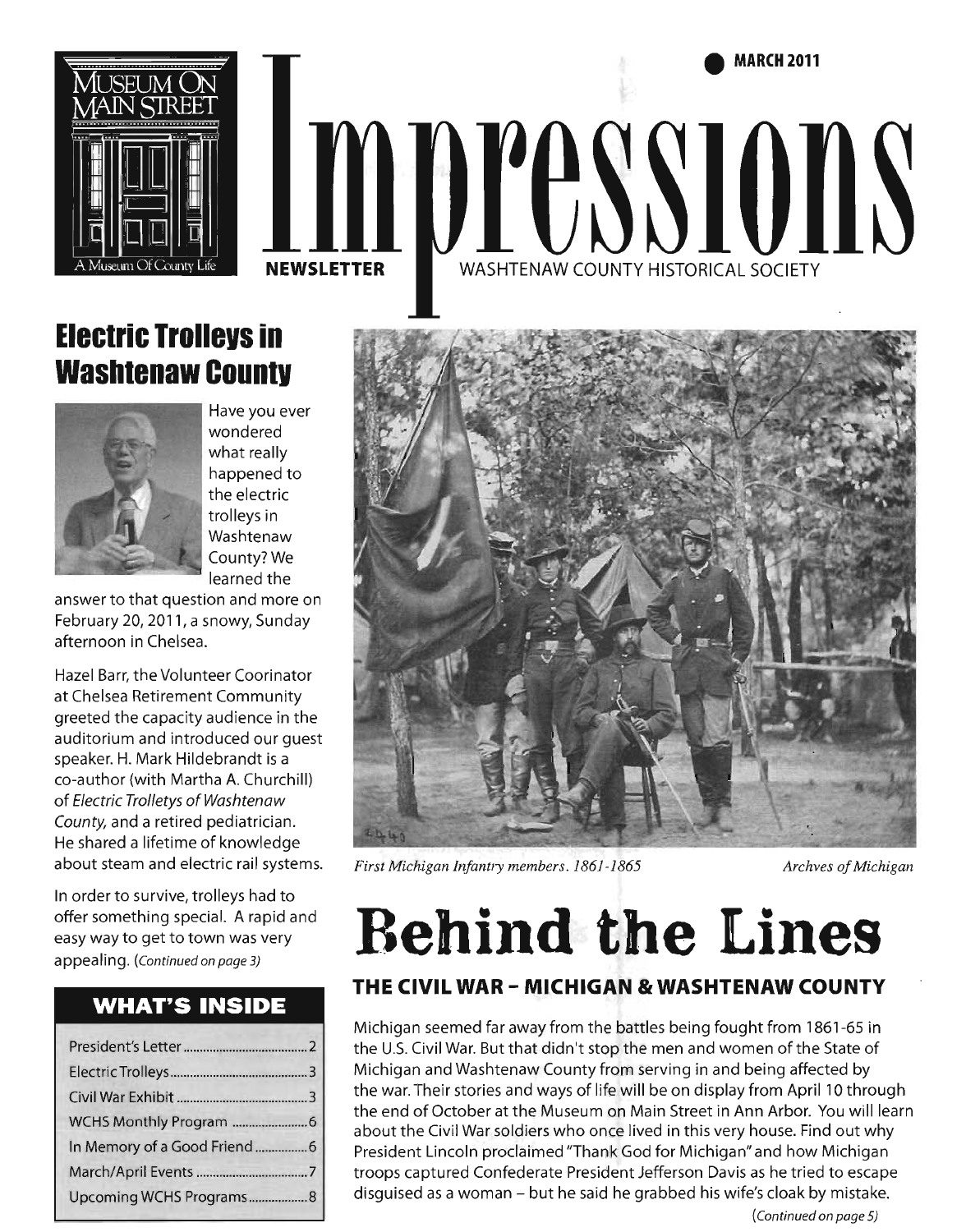Our mission is to educate and inspire our community to engage in the preservation and presentation of area history

#### BOARD OF DIRECTORS

President Leslie L. Loomans

Vice President Karen L.Jania

Treasurer Patricia W. Creal

Recording Secretary Judith M. Chrisman

Corresponding Secretary Pauline V. Walters

Ralph P. Beebe Tom Freeman Dale Leslie Michelle Lee McClellan, PhD Susan L. Nenadic M. Joanne Nesbit Jay Snyder Jan E. Tripp Susan Cee Wineberg Cynthia Yao Robert Yuhasz

#### DIRECTORS-AT-LARGE

Hon. Julie Creal Mary Florida Wayne Florida Richard L. Galant, PhD (Immediate past President) Dean Greb Susan Kosky Donald Cameron Smith, MD

ADMINISTRATOR Bev Willis, Impressions Editor

MUSEUM DOCENT John Kilar

#### ADVISORS

Ina Hanel Gerdenich David LaMoreaux Thomas F. Mich, PhD Louisa Pieper

Impressions is published seven times a year September through May by the Washtenaw county Historical Society, a non profit 501(c)(3) organization. Donations are tax-deductible

#### **The** President's Letter: Focus on WCHS Board Members

As with most organizations the success of Washtenaw County Historical Society is supported by three legs of a stool: (1) financial resources, (2) paid staff and (3) volunteers. In several earlier letters I have briefly discussed the role of our board. While we have a number of volunteers (more are needed), our board members, all volunteers, are directly responsible for our continued success. There is a lot of heavy lifting required. Thought I would from time to time review a board position to acquaint our members with the breadth and depth of activity.

The Treasurer's duties entail management of cash starting with regular stops at our post office box, depositing checks, maintaining the banking relationship, balancing the checkbook and keeping the financial records (accounting). Bills have to be paid (all the regular items like utilities, alarm system, supplies, advertising, etc.) but also insurance contracts need to be obtained, withholdings calculated and payrolls prepared. Multiple quarterly and annual reports must be prepared and sent to State and Federal offices including the Annual 990 (non-profit tax return), payroll withholdings submitted, and multiple reports and payments to the Michigan Unemployment Commission. Monthly financial reports are given to board members for their review depicting all transactions and balances and year to date comparisons with the prior year.

Of course, Patty Creal, our most able Treasurer, does all of this and, additionally, chairs the Building and Grounds Committee and in summer works in our gardens. This is just one example of the work performed by volunteer board members.

Leslie Loomans



Washtenaw County Historical Society P.O. Box 3336 Ann Arbor, MI 48106-3336 Phone: 734-662-9092 email: wchs-SOO@ameritech.net

Museum on Main Street (at the corner of E. Kingsley & Beakes) 500 N. Main Street Ann Arbor, MI 48104-1027

Museum Hours Saturday & Sunday, 12 noon - 4:00 PM and by appointment



www.WashtenawHistory.org

*Photo: Steve Schewe*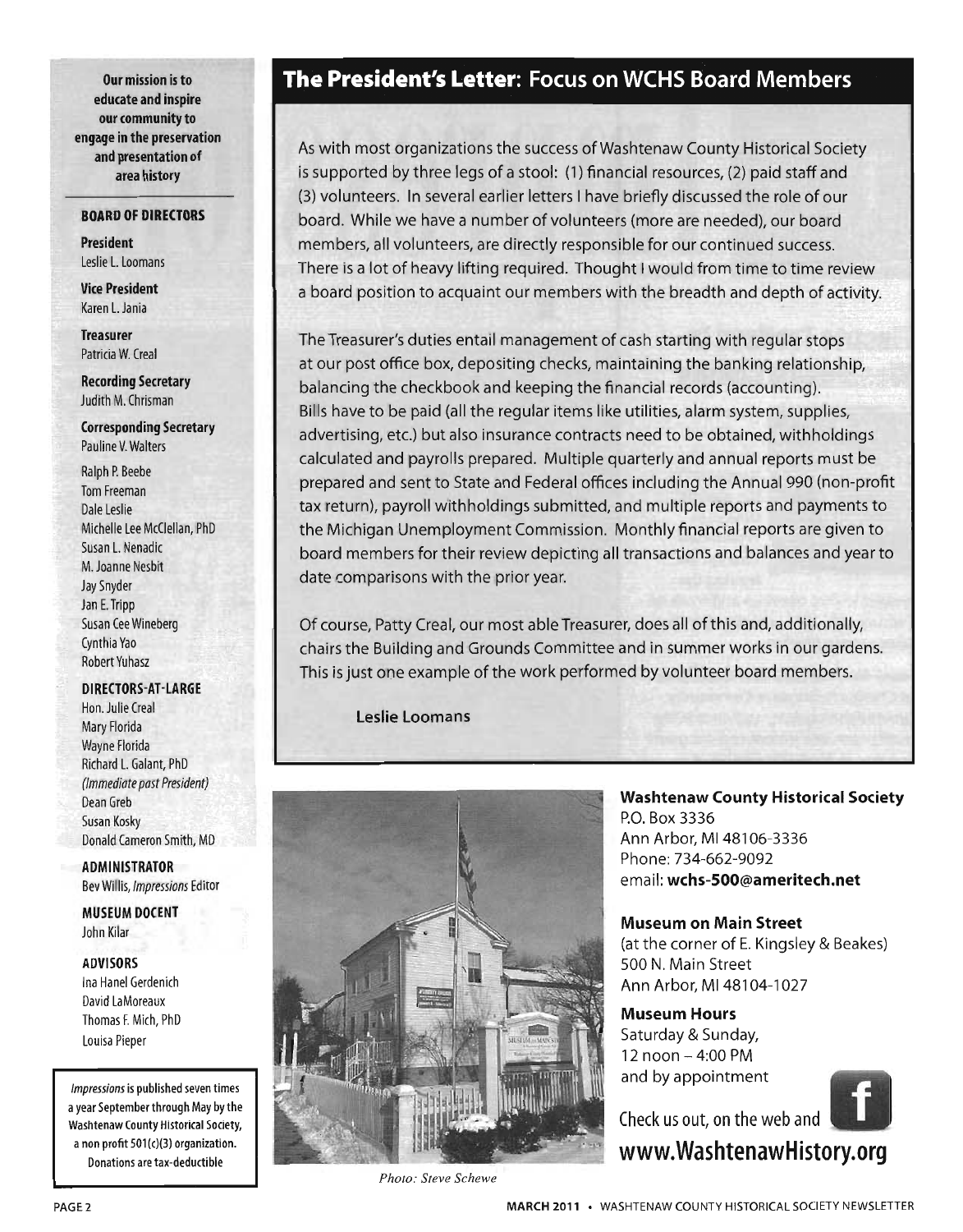### **Electric Trolleys of Washtenaw County: WCHS February Program**

#### *Trolleys Continued from page 1*

Dr. Hildebrandt's presentation was a combination of images of the trolleys and vintage street scenes, stories and members of the audience sharing their own memories and experiences. Questions and answers that followed were as informative and entertaining as the talk itself.

#### **Electric Cars**

Electric streetcars and interurbans appeared in Washtenaw County in the 1890s and were ideal for public transportation. Ann Arbor's first electric streetcar was built in 1890 and ran on rails, drawing its power from a pole reaching upwards to overhanging electric lines.

This five-car operation ran from the Michigan Central station (now the Gandy Dancer). The cars were stored in a barn opposite the present-day Treasure Mart. In 1894, a disastrous car barn fire burned all 5 of the cars. The streetcar was out of business for a couple of years until new cars were purchased. Two sorts of seasonal cars were then used: the open (windowless) car for summer, and the closed car for winter.

#### **The Interurbans**

Ann Arbor streetcars moved people around town. Busy interurbans shuttled Ann Arborites to neighboring communities all over southeastern Michigan and beyond. In 1891, the state's first interurban was built. The steam powered line between Ypsi and Ann Arbor was named the Ann Arbor and Ypsilanti Electric Railway. In 1895 the line was converted from steam to the much cleaner electricity. lnterurbans used a telephone to communicate between trains and the terminals.

The Ann Arbor and Ypsilanti Electric Railway Company expanded in 1897 with a line following the south side of Michigan Avenue into Detroit, changing its name to the Detroit, Ypsilanti, and Ann Railway. The cars



Arbor Electric *The room began to fill as friends and attendees greeted each other* 

that had two poles were used to measure the electricity usage from Ann Arbor/Ypsilanti to Detroit.

A new station was opened at Main and Huron (now the Greyhound bus station). A line was built between Ypsilanti and Saline in 1899, and the rail was extended to Jackson in 1901.

Local interurbans were involved in two major accidents. Tragedy struck in 1917 on the interurban line between Ann Arbor and Chelsea. As the regular interurban left the Chelsea station and headed into the country, an extra car from Battle Creek headed towards Chelsea on the same line. The cars collided head-on, killing 17 people. One of the fatalities was Theodore Stanger, father of longtime Ann Arbor News (now annarbor.com) photographer, Eck Stanger.

Another involved the freight car service that the interurbans ran at night, after passenger service ended for the day. On August 5, 1927, two sets of two cars were pulled uphill on Huron. As the cars were being recoupled, they slipped loose and began rolling

back downhill, faster and faster as they traveled the mile back to downtown. At Main Street, where the track curved, the cars jumped the track and smashed into the Farmer's and Mechanic's Bank at Main and Huron, demolishing the bank's entire facade.

#### **End Of The interurbans**

Interurban ridership decreased as auto usage increased. Busses last about 15 years, street cars last about 30 years. The interurban started in 1890 and died in 1930, a lifetime for the equipment. It was not practical to replace them. Tracks stayed in the street until1942 when they were pulled up for the World War II scrap metal drive.

#### **Birth of Light Rail Vehicles**

Light rail vehicles are a form of urban rail public transportation that have a lower capacity and speed than heavy rail and metro systems, but higher capacity and higher speed than traditional street-running tram systems. There is talk of using LRV in Ann Arbor from North Campus to parts of the town, talk of putting suburban rail transportation in place, but it all takes more money than rider income can generate.  $\blacklozenge$ 

*History of Electric Cars and Interurbans portion by local writerLaura Bien,* Impressions, *11/05*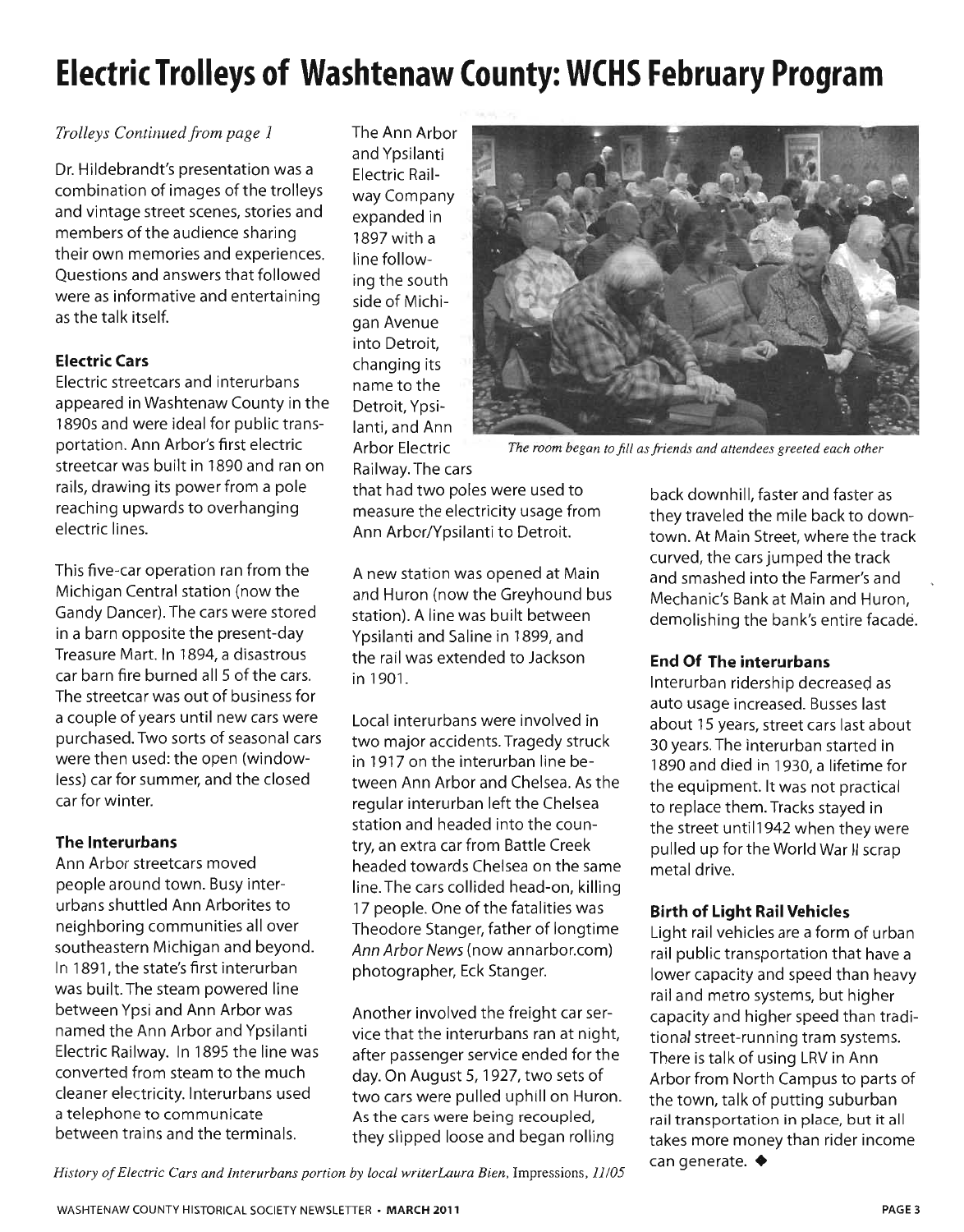

When the history of this war is written," President Lincoln stated in 1862, " Anna E. Carroll will stand a good deal taller" than her father, Thomas King Carroll, a former governor of Maryland. Sadly, Lincoln was wrong. Instead she has been all but erased from the historical record. If the modern world hears of a woman active in the Civil War, it will hear about Clara Barton or Harriet Tubman or maybe Sarah Edmonds - not Anna Carroll. Her contemporaries, however, recognized her as a highly educated woman who was extremely astute in politics.

#### Anna Carroll (1815-1894),

a dedicated nationalist, celebrated Lincoln's 1860 election by freeing all her slaves. Then she turned her able hand to writing letters, news articles and pamphlets responding to the vitriolic secessionist propaganda that quickly inundated the North. She was particularly supportive of Lincoln's controversial use of his presidential powers in the early days of the war. Many historians credit Miss Carroll with keeping Maryland, a state strongly sympathetic to the South, from seceding.

In 1861 President Lincoln asked Miss Carroll to go to St. Louis to assess the possibility of a Union invasion of Texas. She was accompanied by Judge Lemuel Evans.

### **Anne Ella Carroll: A Military Genius**

*Written by Susan Nenadic, WCHS Board member and retired teacher* 

Instead she returned to Washington with very different plan. Her research included long conversations with a Mississippi riverboat pilot, Captain Charles Scott. Scott provided Carroll with the navigational details necessary to her ultimate report in which she advised Lincoln to ignore Texas and the Mississippi River in favor of driving deep into the upper South along the Tennessee and Cumberland Rivers using a combined force of the army and the navy's new, untested, ironclad gunboats. Her plan was accepted. While the Confederates spent the holiday season of 1861-2, smugly rejoicing over their early victories on the fields of battle, Lincoln and his cabinet were putting Ella's plan into motion.

The resulting capture of Forts Henry and Donelson in February 1862 gave the Union its first taste of victory. Andrew H. Foote's ironclads proved their worth paving the way for Ulysses S. Grant's army. Their combined victories cut deep into the western, rebel occupied territories, opening the entire region to Union supply boats and troop movement.

Confederates were shocked by the quick turnaround of events. Northern newspapers transformed Brig. General Grant, an unknown entity from a small town in Illinois, into a household word.

Soon everyone was calling him "Unconditional Surrender" Grant because, when Confederate General Buckner, commander of Fort Donelson, requested terms, Grant had replied, "No terms except an unconditional and immediate surrender can be accepted." And Buckner surrendered. Grant's honeymoon with the press, however, was brief.

By April, he arrived at Shiloh where both the Blue and the Gray experienced their first real blood bath of the war. Of the almost twenty thousand soldiers either killed or wounded at Shiloh, 10,162 wore the Blue. Immediately newspapers began to vilify Grant as an incompetent drunk and to demand his immediate resignation.

Lincoln, however, refused. "I can't spare this man," the President said. "He lunlike McClellan1 fights."



*Battle of Fort Henry by Currier and Ives*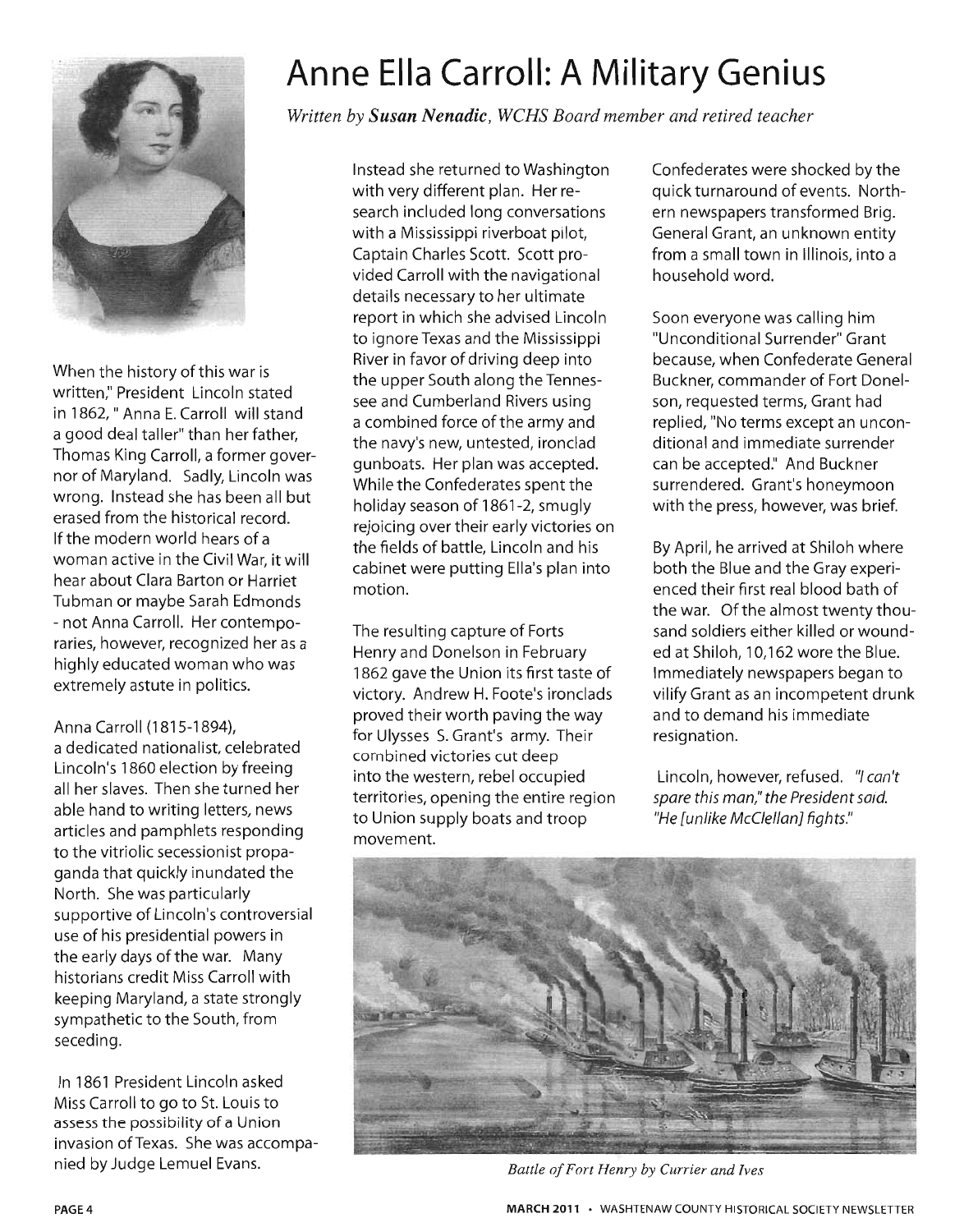While not a public figure like General Grant, Miss Carroll continued to advise the Lincoln administration and to publish Union propaganda. Her efforts in support of the Lincoln administration and the prosecution of the war, while virtually unknown today, clearly were apparent to at least some of her contemporaries. In 1864 when Francis Carpenter painted his fifteen foot wide canvas immortalizing the signing of the Emancipation Proclamation, he included Lincoln, the members of the President's cabinet and an empty chair. Many art historians feel confident that the chair littered with maps and journals represents Anna Carroll in her unofficial, yet highly respected, role as advisor to Lincoln.

But Lincoln was assassinated and times change. Women's activities in the Civil War quickly faded from sight as the image of the war morphed into a male only, battle oriented event. By the 1 880s Miss Carroll, a woman raised in wealth and privilege, found



*Neither Lincoln nor Congress had any money to purchase Carpenter's painting in* 1864. *Fourteen years later, Mrs. Elizabeth Thompson of New York bought it for \$25,000 and donated to the U.S. government.* 

herself growing old and in financial need. Finally a bill was introduced in Congress to grant her a pension. It was not just any pension but a pension equivalent to that given to major generals. Unfortunately, somewhere in the chaos surrounding President Garfield's assassination, that bill slipped into obscurity. Instead, Congress ultimately granted her a \$50 per month pension for "important military service rendered by her during the late Civil War." That pension provided Anna Carroll with a modest income until her death on February 19, 1894. ♦

#### Civil *War Continued from page 1*  **Civil War Soldiers once lived in Ihe Museum on Main Sireel**

This house was built in 1835 and added to in 1839. During the Civil War it was occupied by the family of Samuel Ruthruff. The children, with their ages as listed in the census of 1 850, three years before their move to Ann Arbor from Superior Township, were Henry, 23 Samuel, 22, Daniel, 21 , William, 20, Harrison, 18, Mary, 16, Harriet, 14, Edwin, 12, Chester, 11 ,George, 8, John, 6, Sarah Ann, 3, and Emma Althea, 11 months. The father and the five oldest boys were listed on the census as farmers.

Civil War news must have been eagerly awaited at the Ruthruff home because two of Samuel's sons served in the war, according to the Washtenaw County History of 1881. Edwin, the eighth child, was in the Second Infantry and John, the eleventh child, in the Twentieth Infantry. Both were privates. The Second Infantry is said to have participated in "many of the most desperate battles of the war." The Twentieth, composed of about half Washtenaw men, participated in 30 battles and skirmishes.  $\blacklozenge$ 

WASHTENAW COUNTY HISTORICAL SOCIETY NEWSLETTER· **MARCH 2011** 

### **Behind the Lines**

*- The Civil War - Michigan and Washtenaw County* 

You are invited to the

### **Opening Reception**

**Sunday,** April 10, **2011 12 Noon - 4PM** 

**The Museum on Main Street**  500 N. Main • Ann Arbor • 734.662.9092 *Bring a friend or neighbor!*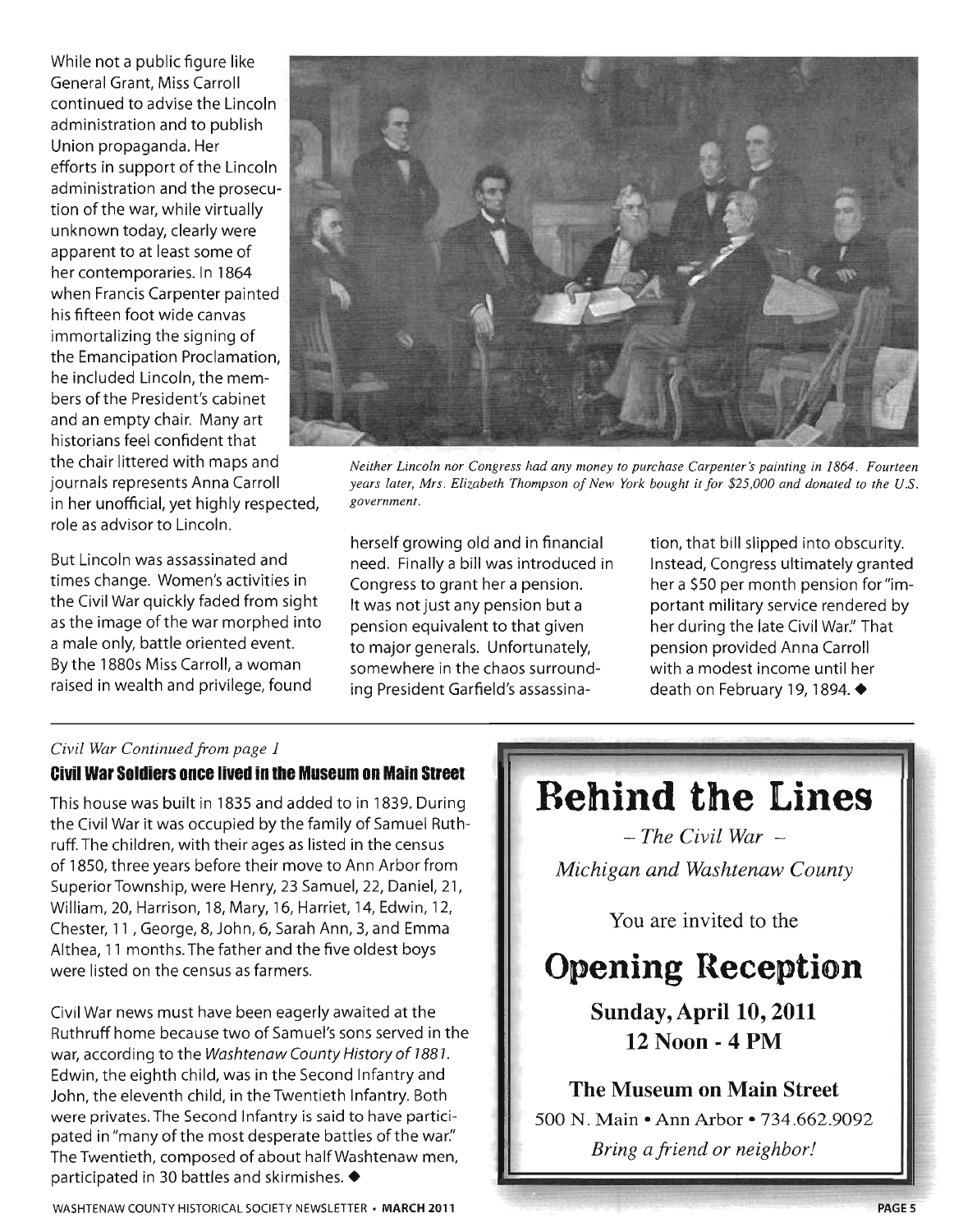**THIS COULD BE THE PERFECT TIME TO START WRITING YOUR OWN HISTORY BOOK** 

## **How to Research, Write and Publish a Book**

Author Tom Nanzig gives an inside look at finding and researching publishable material in an archival setting, how to edit the material, and tips for finding a publisher to produce the final polished product.

#### **Sunday, March 20, 2011 • 2-4 PM**

Ann Arbor District Library, Main Branch 343 S. Fifth Avenue, Ann Arbor, Michigan

ABOUT THE PRESENTER: TOM NANZIG is the author ofThe Civil War Memoirs of A Virginia Cavalryman. He has written four other books about the Civil War.

This is a free program and open to the public. Bring a Friend!





#### **Mary Vogel's Black Silk Wedding Dress, June 1885**

In 1995, Russell Dunnaback and his cousin, Maxine O'Neill, both long-time members of our Society, donated a black silk wedding dress that had been worn by MaryWeimann at her June 1885 marriage to Martin Philip Vogel.

In 2002, the staff at the Museum on Main Street mounted an exhibit of antique wedding dresses that were in our collection and Russell Dunnaback came to 'visit' his

grandmother Mary Vogel's wedding dress.

We chatted about the three Vogel brothers who were butchers in downtown Ann Arbor and that his grandmother had been widowed and bought a house on West Huron Street where she took in boarders.

In the 1920 and 1930 Federal Census the John Dunnaback family, Mabel Vogel Dunnaback and Russell, lived with Mary Vogel at the boarding house address.

Last month we learned that Russell Dunnaback had died at age 98 and that the family directed memorials be sent to the Washtenaw County Historical Society. We plan on using these monies for future exhibit expenses.

Pauline Walters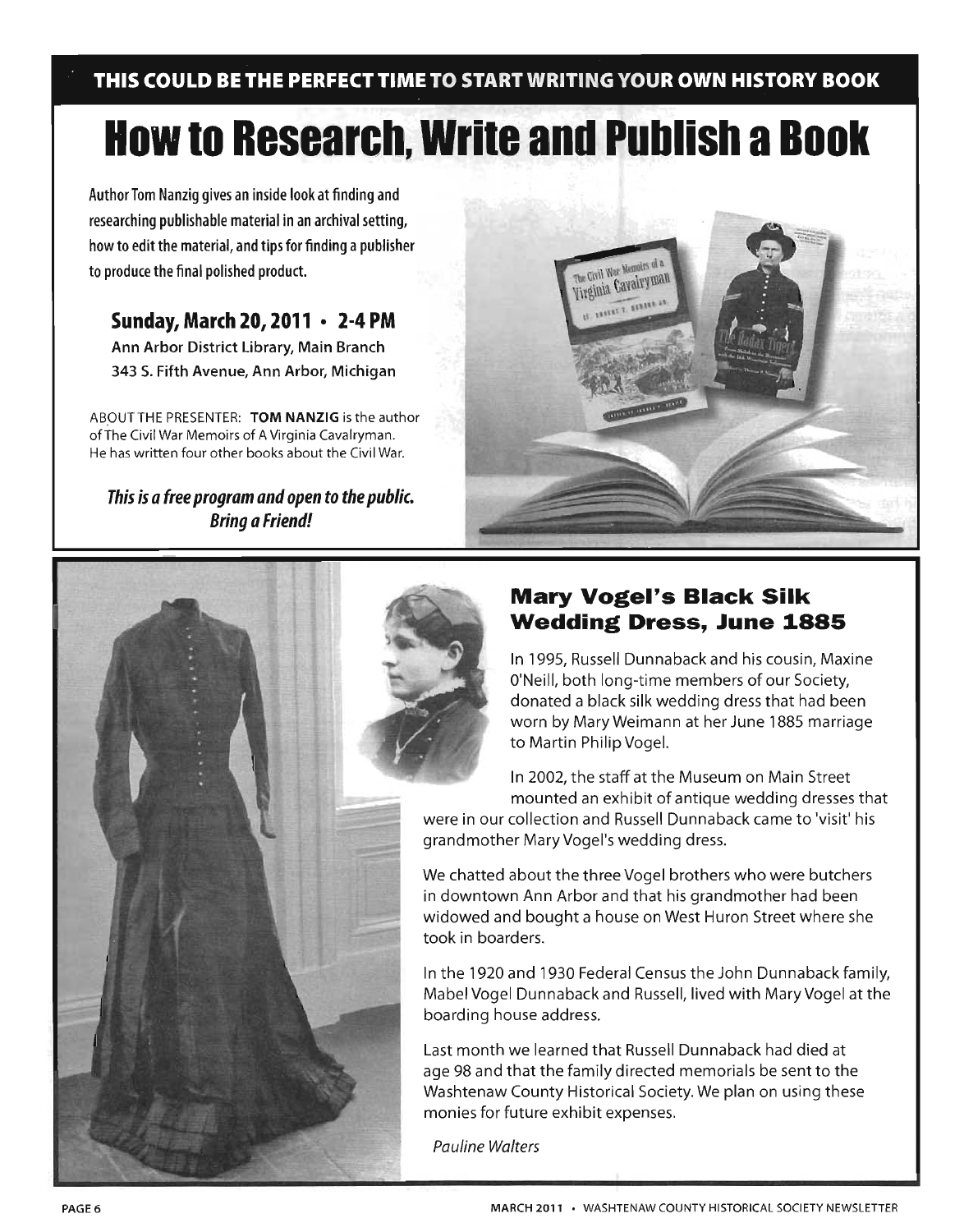### **MARCH-APRIL 2011 EVENTS**

*The Washtenaw County Historical Consortium is a volunteer organization representing* 27 *museums, libraries, and historical attractions in and around Washtenaw County, Michigan. Member organizations can post their events directly* to *the online calendar and* we *will list as many as we can in our newsletter. For the most recent listings check out www.hvcn.org/info/wchs/consortium* 

#### The Saline Area Historical Society

#### Tales from the Ypsilanti Archives

#### Sunday, April 3, 2-3:30 PM

Saline District Library 555 N. Maple Rd., Saline, MI 734-944-0442

Laura Bien, local history author, will offer lighthearted stories that will transplant us to the bygone days of Ypsilanti.

Education programs are free and open to the public; light refreshments will be served.

#### The Pittsfield Historical Society

#### Women of the Civil War

#### Sunday, April 17, 2:00 PM

Pittsfield Community Center 701 West Ellsworth, Ann Arbor 734-971-2384 Email: donbet@comcast.net

Susan Nenadic will give a lecture concerning women who participated in the Civil War. Education programs are free and open to the public.

#### Genealogical Society of Washtenaw County, Michigan Genealogy Lectures and Classes

#### Sunday, March 27, 2011, 1:30 P.M.

Education Center Auditorium, St. Joseph Mercy Hospital Campus 5305 Elliott Drive, Ypsilanti, Michigan. Use Parking Lot"P" Email: gswcmi@gmail.com The lectutres and class are free and open to the public. Visitors are welcome

LECTURE: "Slave Research: It's a Needle in a Haystack" Dr. Deborah Abbott. Learn the methods, techniques and resources needed to recreate this incredible journey to freedom. CLASS: "Black Descendants of Old Ann Arbor" presented by Jean Dixon Winborn.

#### The Kempf House

#### The Quest for Harmony in Campus Architecture

#### Wednesday, April 6, 12 Noon

Kempf House Museum 312 S. Division St., Ann Arbor 734-994-4898 www.KempfHouseMuseum.org

Frederick Mayer, retired Assistant Director of Capital Planning for the University of Michigan, will illustrate the efforts and problems involved in making the architecture offacilities on the Ann Arbor Campus more compatible.

Historical Society of Michigan

#### Michigan History Day

Saturday, March 19,2011 Our district (8) competition Detroit Historical Society, Detroit

Saturday, April 30,2011 State final event at Grand Valley State University, Allendale

Michigan History Day is an educational competition designed to encourage students in grades 4- 12 to explore historical subjects. www.hsmichigan.org 517-324-1828

#### William *L.* Clements Library Opening Guns: The First Year of Civil War

Now - June 3, 2011 This exhibit presents the year 1861 through the written word of the soldiers and civilians who experienced the war between the Union and Confederate states. It is open to the public in the Main Room of the Clements Library Monday through Friday from 1 :00-4:45 PM. The Clements Library is located at 909 South University Avenue, Ann Arbor. 734-764-2347.

#### Bentley Historical Library Rally Round the Flag!

Now - June 30, 2011 As the call to "Rally Round the Flag Boys!" was issued, Michigan responded by sending nearly 90,000 Soldiers, Sailors, and Marines. About 14,700 ofthese would never return. Come explore episodes and faces of Michigan in the war at the Bentley Historical Library's commemoration of the Civil War Sesquicentennial. Bentley Historical Library, University of Michigan, 1150 Beal Ave., Ann Arbor, 734-764-3482. Hours: Monday-Friday, 9AM-5PM, Saturday 9AM-12 Noon.